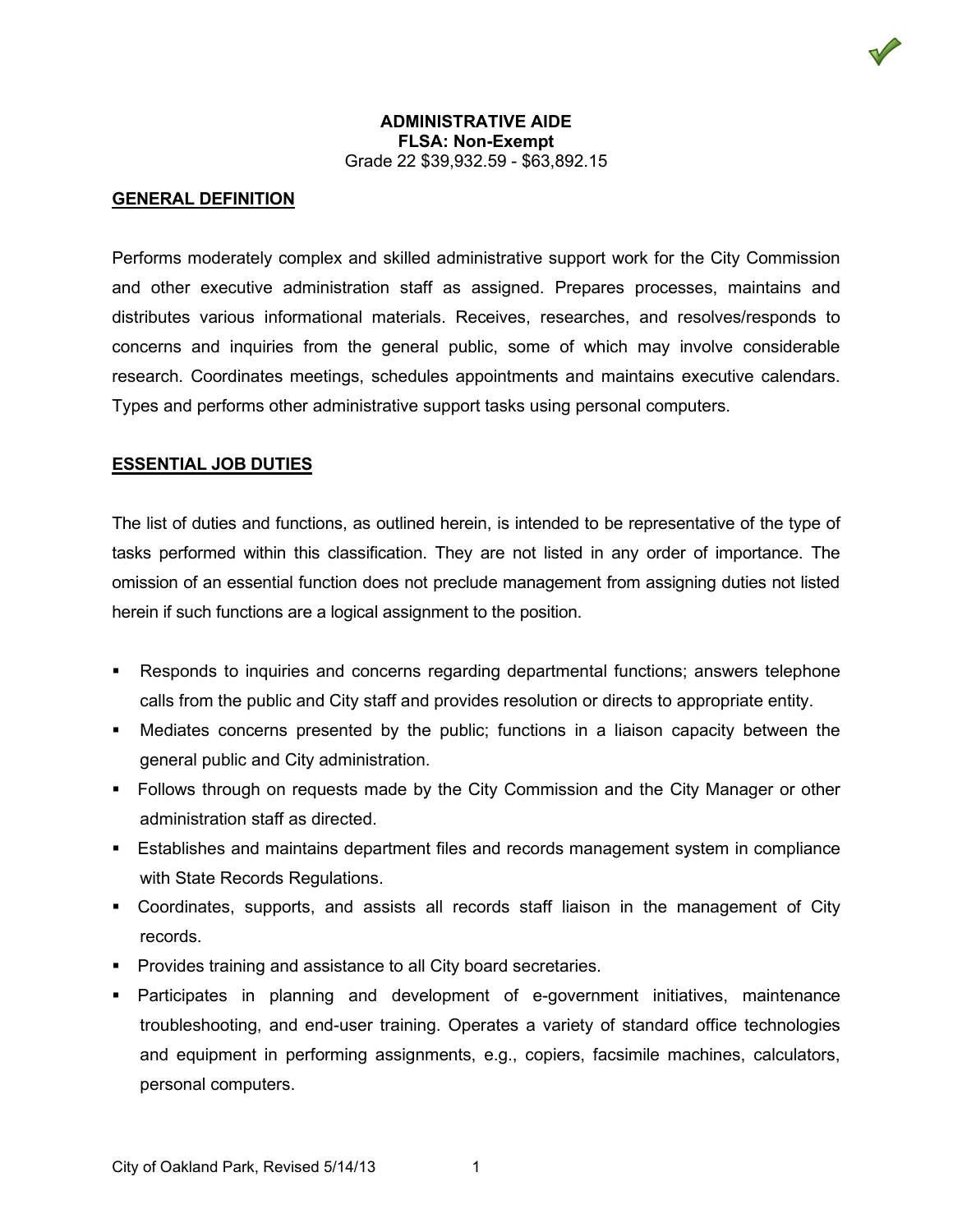# **ADMINISTRATIVE AIDE FLSA: Non-Exempt** Grade 22 \$39,932.59 - \$63,892.15

- Operates media equipment for both web-screening and broadcasting of City meetings
- Provides technical and graphic design support for departments e-government applications and marketing pieces.
- Coordinates and maintains multiple schedules for various City administration officials and staff, e.g., executive calendars, external meetings, and appointments.
- Assists with preparation of meeting agendas in accordance with policies, procedures and regulatory standards.
- Prepares various routine forms for the department, e.g., travel authorizations, purchase orders, department payroll records.
- Designs, prepares, and distributes various informational materials regarding City operations.
- Establishes and maintains effective working relationships with internal customers, external entities, and the general public.

# **KNOWLEDGE, SKILLS & ABILITIES**

- Working knowledge of municipal administration, operations, public functions, policies and procedures.
- Substantial knowledge of business English, spelling, grammar, format, diction and style applied to written business correspondence.
- Ability to work independently under limited supervision on moderately complex tasks.
- Skills in the use and application of current automated standard office technologies and applications, e.g., personal computers, word processors, spreadsheet applications.

# **PHYSICAL REQUIREMENTS**

The City of Oakland Park is an Equal Opportunity Employer. In compliance with the Americans with Disabilities Act (42 U.S. C. 12101 et. seq.), the City of Oakland Park will provide reasonable accommodations to qualified individuals with disabilities and encourages both prospective and current employees to discuss potential accommodations with the employer. The physical